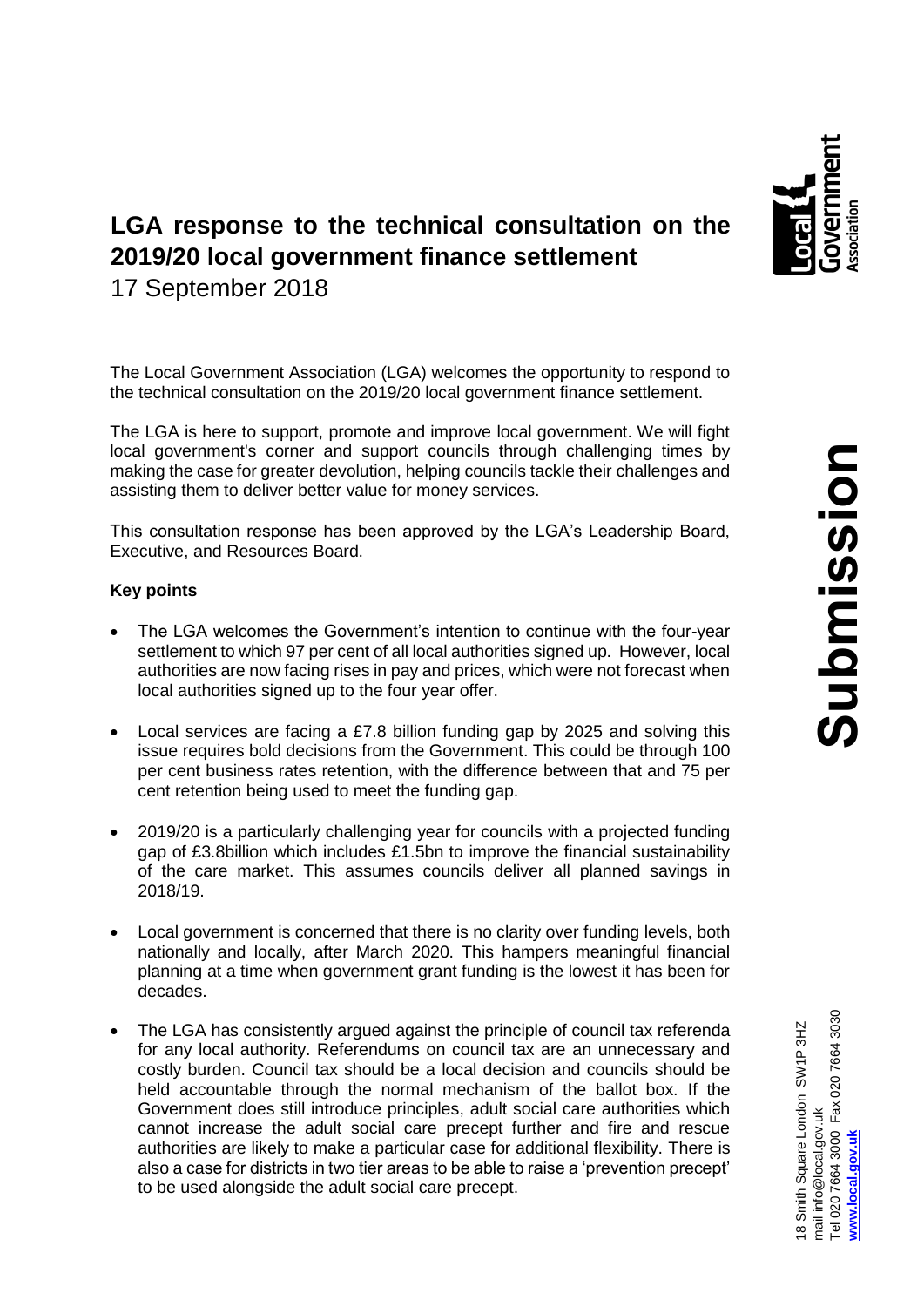- Those authorities affected by 'negative RSG' will welcome the Government's proposal to cancel the tariff/top-up adjustment in the 2019/20 settlement, meaning the 'negative RSG' will be paid for from central government resources.
- We would urge the Government not to increase the New Homes Bonus threshold again. This would risk putting the brakes on housebuilding schemes and growth-boosting projects at a time when our housing shortage is one of the biggest challenges facing the nation and it would further exacerbate the financial challenges facing some councils.

# **Responses to individual questions**

# **Question 1: Do you agree that the Government should confirm the final year of the 4-year offer as set out in 2016-17?**

The LGA welcomed the principle of the four year settlement offer made in December 2015. We have long called for local government to have a longer financial planning horizon. Certainty in the current financial environment is vital for local authorities.

However, local authorities are now facing rises in pay and prices, which were not forecast when local authorities signed up to the four year offer. In addition, although not confirmed local authorities were anticipating the introduction of 100 per cent business rates retention before the end of the four year settlement.

This is year 4 of the 4 year deal and there is no clarity over funding levels from April 2020 and beyond. This uncertainty hampers meaningful financial planning and is leaving councils in a perilous situation at a time when government grant funding is the lowest it has been for decades and local services are facing a £7.8 billion funding gap by 2024/25.

We continue to believe this certainty should include all the other main grants allocated to local authorities. In addition to the grants already included in the multiyear offer and more certainty over new homes bonus, it should be extended to include the following funding streams:

- Public Health Grant
- Improved Better Care Fund (the Government should also continue to ensure that existing Better Care Fund continues to support social care)
- Housing Benefit and Council Tax Administration Subsidy
- Extended Rights for Home to School Travel Grant
- Highways Maintenance Capital Grant (already announced up to 2020/21, but should be included in offer to improve transparency)

It is imperative that the Government provide a clear timeline for when local authorities can expect decisions over funding levels, both nationally and locally, in 2020/21 and beyond and that the draft local government finance settlement and final local government finance settlement for 2019/20 are announced significantly sooner than they have been in recent years.

# **Question 2: Do you agree with the council tax referendum principles proposed by the Government for 2019-20?**

The LGA has consistently argued against the principle of council tax referenda. Referenda on council tax are an unnecessary and costly burden. Council tax should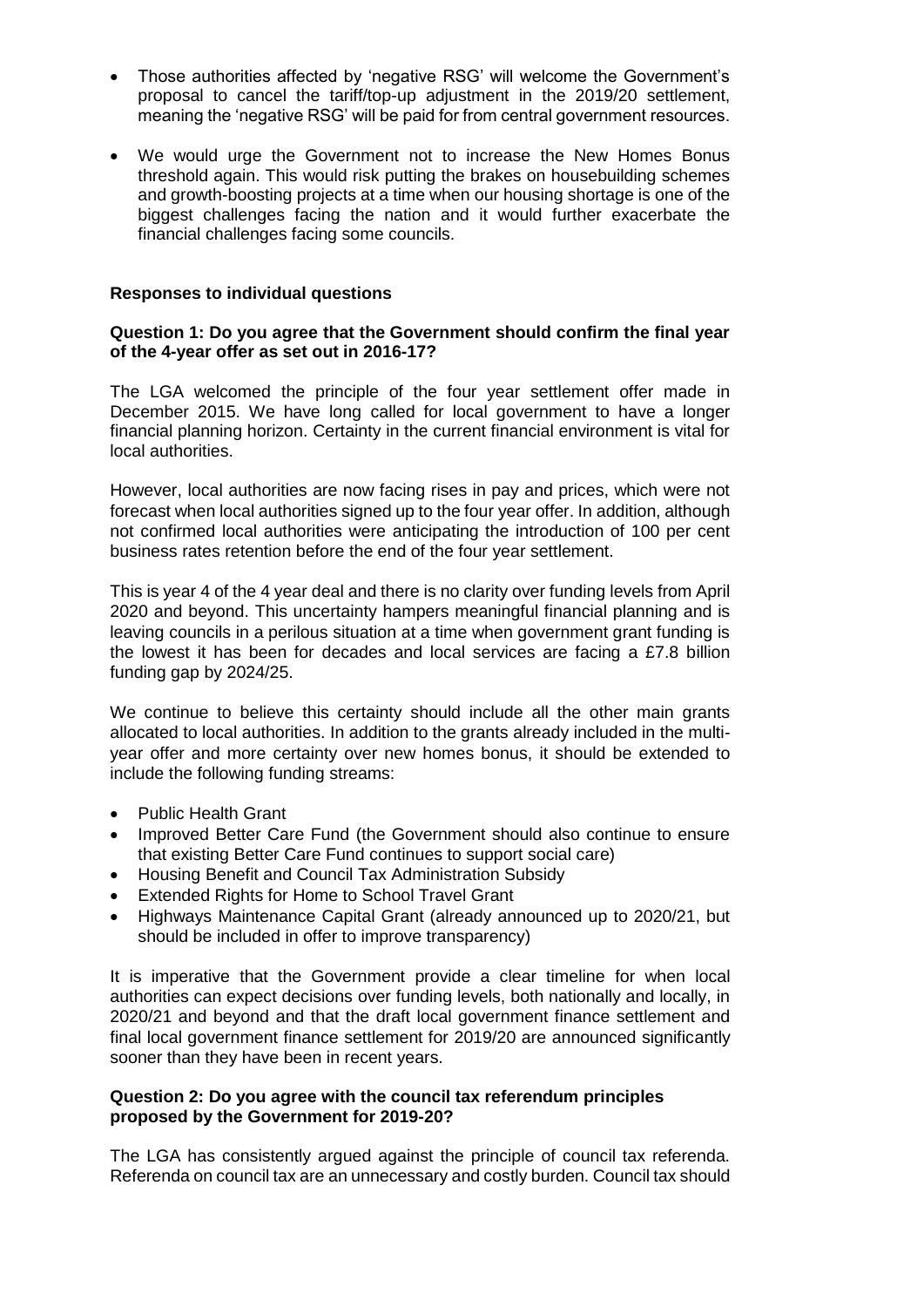be a local decision and councils should be held accountable through the normal mechanism of the ballot box.

The referenda also present exceptionally bad value for money, costing up to £1 million for an increase in council tax that might be as low as 40 pence per week.

Under the Localism Act 2011, the Secretary of State has the power *not* to determine a set of principles for a financial year. The Secretary of State has announced that he is minded not to set principles for mayoral combined authorities and parish and town councils. The LGA believes the Secretary of State should give all local authorities the freedom to set council tax levels at the right level. Councils can be trusted to make sensible decisions about council tax increases, taking into account the priorities and wishes of local residents. If the Secretary of State is minded to set the principles as outlined in the consultation document we would make the following points:

- There is a particular impact on those social care authorities who cannot increase their precept further due to already being at the 6 per cent limit.
- For shire districts with the lowest council tax levels the 3 per cent limit does not provide any more spending power, as they can already increase council tax by 3 per cent or more due to the £5 flexibility. For many other district councils, the positive impact is minimal for the same reason. We call on the Government to increase the £5 limit for district councils to £10.
- There is also a case to examine an additional 'prevention precept' to be raised in shire district areas so that the same amount, adjusting for differing taxbases, could be raised in a two tier area as in a unitary area. How this 'prevention precept' is used should be agreed locally.
- The adult social care precept raises significantly different levels of resources in different council areas which do not match spending pressures.
- Fire authorities have particular pressures due to the funding of pay increases. If there is not an increase in the grant for FRAs, we understand they have suggested that there be an increase in the referendum cap for standalone FRAs so they could budget for a pay increase from raising council tax.

### **Question 3: Do you agree with the Government's preferred approach that Negative RSG is eliminated in full via forgone business rates receipts in 2019- 20?**

**Question 4: If you disagree with the Government's preferred approach to Negative RSG please express you preference for an alternative option. If you believe there is an alternative mechanism for dealing with Negative RSG not explored here please provide further detail.**

Many councils have expressed concern, since 2016/17, about the adjustment of top-ups and tariffs as a result of 'negative Revenue Support Grant' in 2019/20. Those affected authorities will welcome the Government proposal to cancel the adjustment in the 2019/20 settlement, meaning that the 'negative RSG' will be paid for from central government resources.

However, all councils face significant funding pressures in 19/20 and beyond and huge financial uncertainty over the next few years and into the next decade. The LGA will look to the autumn budget and the 2019/20 local government finance settlement and then the 2019 Spending Review for a settlement which is sufficient to fund identified inflationary and demand pressures and fair to all authorities.

**Question 5: Do you have any comments on the impact of the proposals for the 2018-19 settlement outlined in this consultation document on persons who share a protected characteristic? Please provide evidence to support your comments.**